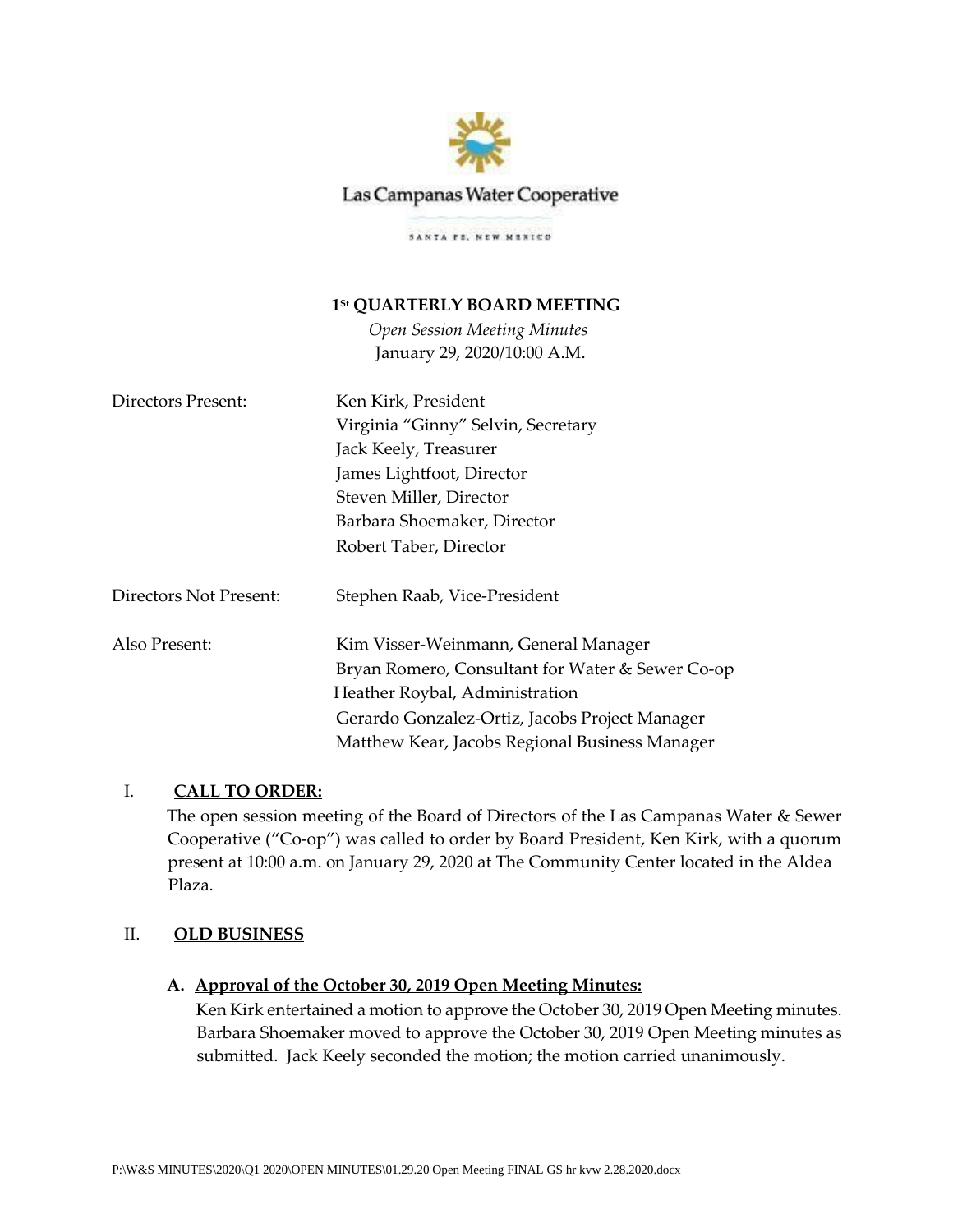#### III. **NEW BUSINESS**

#### **A. PRESIDENTS REPORT:**

At the outset, I would like to welcome you to our inaugural 2020 quarterly meeting and wish you all a healthy and productive New Year.

Our capable staff and hard-working and committed Board accomplished a great deal last year. With your support, we rebranded the Coop, implemented the "eye on water" program and updated our Bylaws. Even more important, we reviewed our cost of service analysis, took a hard look at our reserves policy, and developed a three-year capital improvement program that focusses on what requires our immediate attention. With the assistance of Black and Veatch, we also renegotiated a long-term, ten- year contract with Jacobs Engineering that will allow us to address our water and sewer needs proactively, guided by a systematic and cost-effective infrastructure asset management and renewal program. And towards the end of the year, we initiated the development of a long-range strategic plan, which we plan to share with you over the course of the next couple of months.

Our work last year facilitated the development of our 2020 budget, which the Board approved earlier this morning. It also underscored the need for us to review and modify our rate structure for the future. Taking into account our aging infrastructure, enormous growth which we expect will continue, inflation and the fact that we have not increased our rates for the last five years, the need to raise our rates is critical to achieving our long-term water sustainability goals. It also helped us to determine that reserves in the amount of \$5 million is appropriate for the size and needs of our utility, especially considering that our assets are valued at over \$20 million and we are going to need our reserves down the road to replace assets that become obsolete and ensure the long-term viability of our infrastructure.

Later this year, we are proposing to raise our water rates 10% and our sewer rates 15%. And we may have to recommend similar type increases for 2021, 2022, and 2023. We plan to discuss this possibility in more depth at our April quarterly meeting.

As you know, the Coop provides a vital service to our community and it is imperative that we increase our infrastructure investment now to ensure a sustainable water future. Living in a water stressed environment as we do, it is extremely important for us to think about the value of water and what it would mean to live without this precious resource, even for one day. Looked at from this perspective, I would hope that you would agree that our proposed rate increases are justifiable and make sense!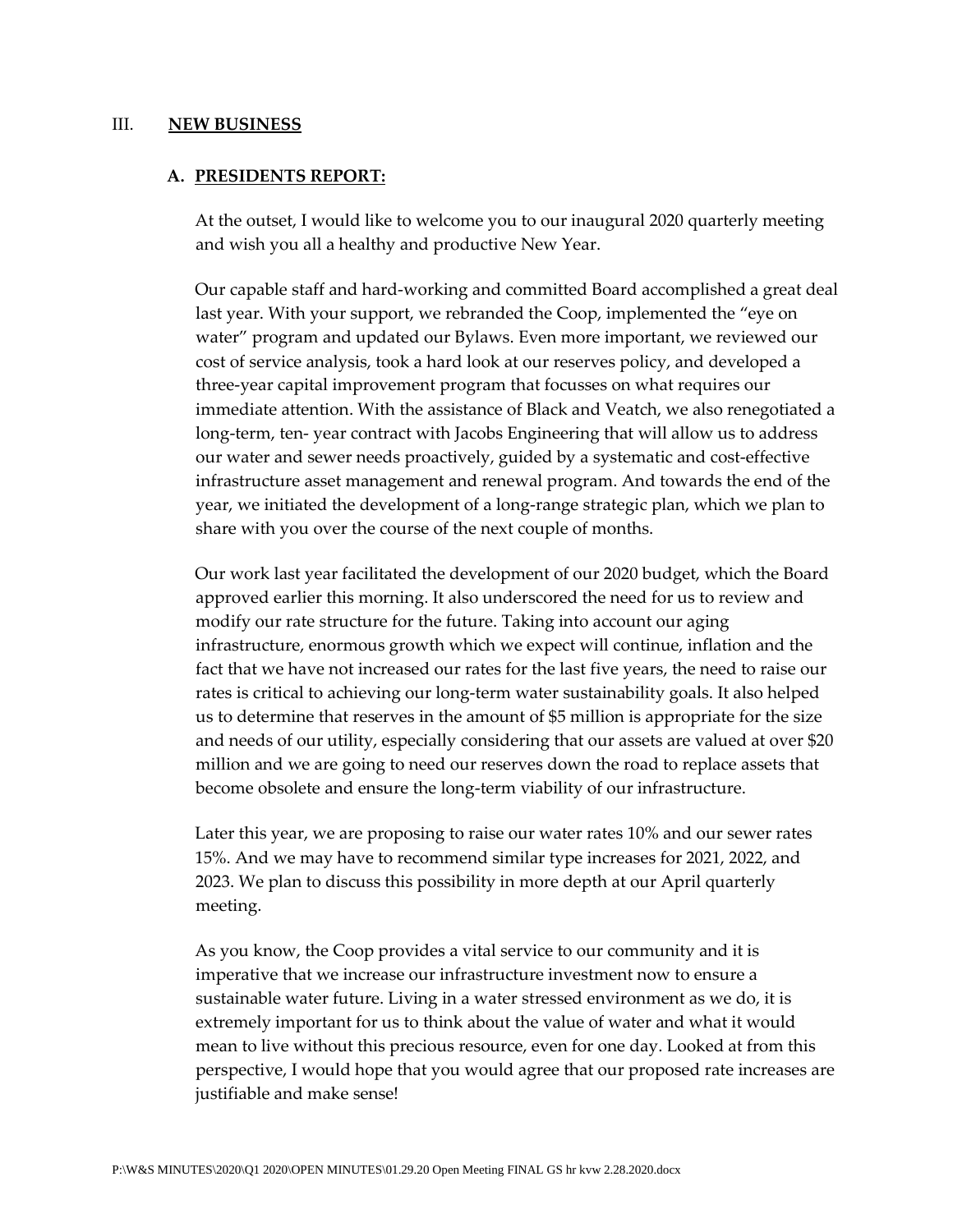# **B. Operations Report:**

In Stephen Raabs absence, Jim Lightfoot presented the 1<sup>st</sup> Quarter 2020 Operations Report.

# **2020 Operations Goals & Objectives:**

The Water Co-op and the Operations Committee move forward with a commitment to continuous improvement utilizing a risk-based approach to managing the operational aspects of the utility. For 2020 the Operations Committee has identified an aggressive list of goals & objectives which are supported by the Water Co-op's Board of Directors. The major goals & objectives for 2020 are as follows:

• **Continue with installation of the AMR Implementation System** - The Eye on Water app that allows every customer the ability to view water usage and, most importantly, determine if they have a leak. The majority of our community is now using the app which has identified a number of potentially significant leaks and has allowed our community to better understand and manage their water usage.

• **Replacement of the Aging Pond Liner** – Plans for the replacement of the pond liner were submitted to the New Mexico Environment Department in 2019 and the liner will be replaced in Q1 2020. A functioning pond liner is a regulatory requirement and the aging pond liner is in need of replacement.

• **Sewer Line Cleaning Project** - A long-term project to clean and inspect the Las Campanas sewer lines begins in 2020. The long-term plan is to clean and inspect 10% of the lines every year for the next ten years. The project is necessary based on the age of our infrastructure and goal to provide uninterrupted service to our community.

• **Capital Improvement Program ("CIP")** – The Operations Committee will develop of three-year conditional assessment program which will be a risk-based effort to allocate capital for operational improvement in years 2020, 2021 & 2022. The CIP will be revised every year to maintain a refined three-year plan each and every year.

• **Implementation of the Asset Management Project** – The Water Co-op will roll out a multi-faceted asset management program which will help the utility to meet the challenges of providing service to the community over the coming years by allowing for a more refined approach to managing the business to better address challenges such as changes in our population and continued economic development, the potential for extreme weather events (droughts) to name a few.

**Support for the Sustainability and the Eye-On-Water Programs:**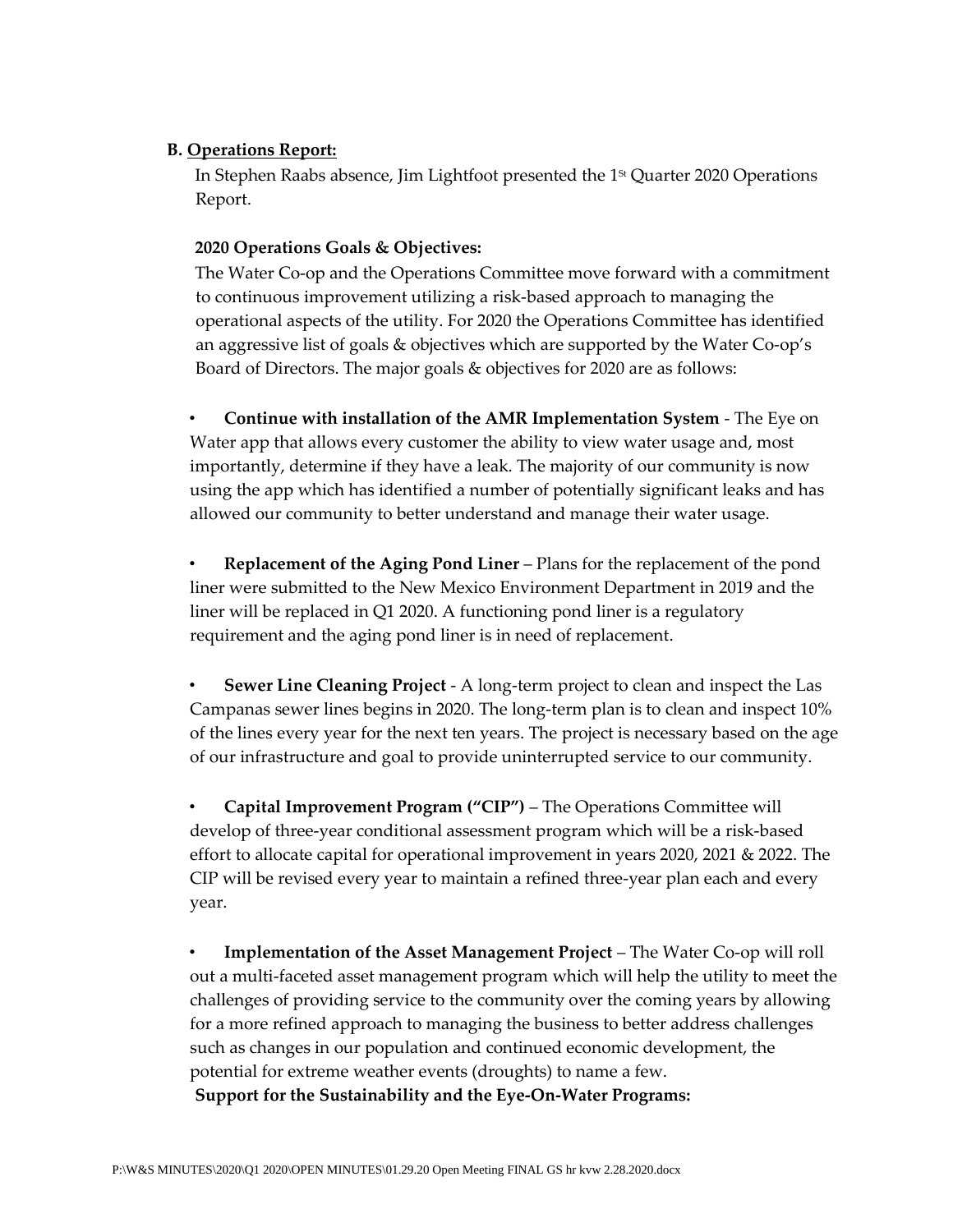The Operations Committee will continue to support the "Eye-on-Water" program by providing direct support to the Communications Committee's effort to promote and expand the program across the community. Thanks to the Water Co-op staff and our communication efforts the program is exceeding all of our expectations and exceeded the 2019 goal of a 75% sign-up rate (75**%** of the households install and utilize the app).

## **Support of Long-Term Strategic Planning:**

The Operations Committee will support the newly created Long-Term Strategic Planning Committee. This committee will focus on a number of key areas such as customer & community engagement, overall organizational enhancements, product issues such as sustainability and our supply/demand management strategy and responsible financial management.

## **C. Communications / Sustainability Update:**

Barbara Shoemaker presented the 1<sup>st</sup> Quarter 2020 Communications / Sustainability Report.

We are in the process of collecting responses from the Las Campanas Co-op Member Services Survey that was launched on Thursday, January 16<sup>th</sup> with 1472 recipients.

As of January 21, we have received 268 responses (18%). The survey will remain open until February  $9<sup>th</sup>$  with 2 reminders scheduled to be sent out to those who have not responded. The results will be summarized and distributed to the Board and Staff.

*Note: The Communications and Sustainability Committee will meet on February 18th to review the results with the goal of identifying areas where the Board/Staff may want to take actions and to also determine how best to communicate and respond to survey results.* 

A preliminary review of Member comments provides a number of topics that we can address to help Members better understand the Co-op's activities, responsibilities, and priorities.

As a follow-up to the Survey, the Communications and Sustainability Committee will provide a summary report to all Members in late February/early March and also develop a plan for subsequent communications about specific issues raised in the survey to be integrated into our regular communications vehicles.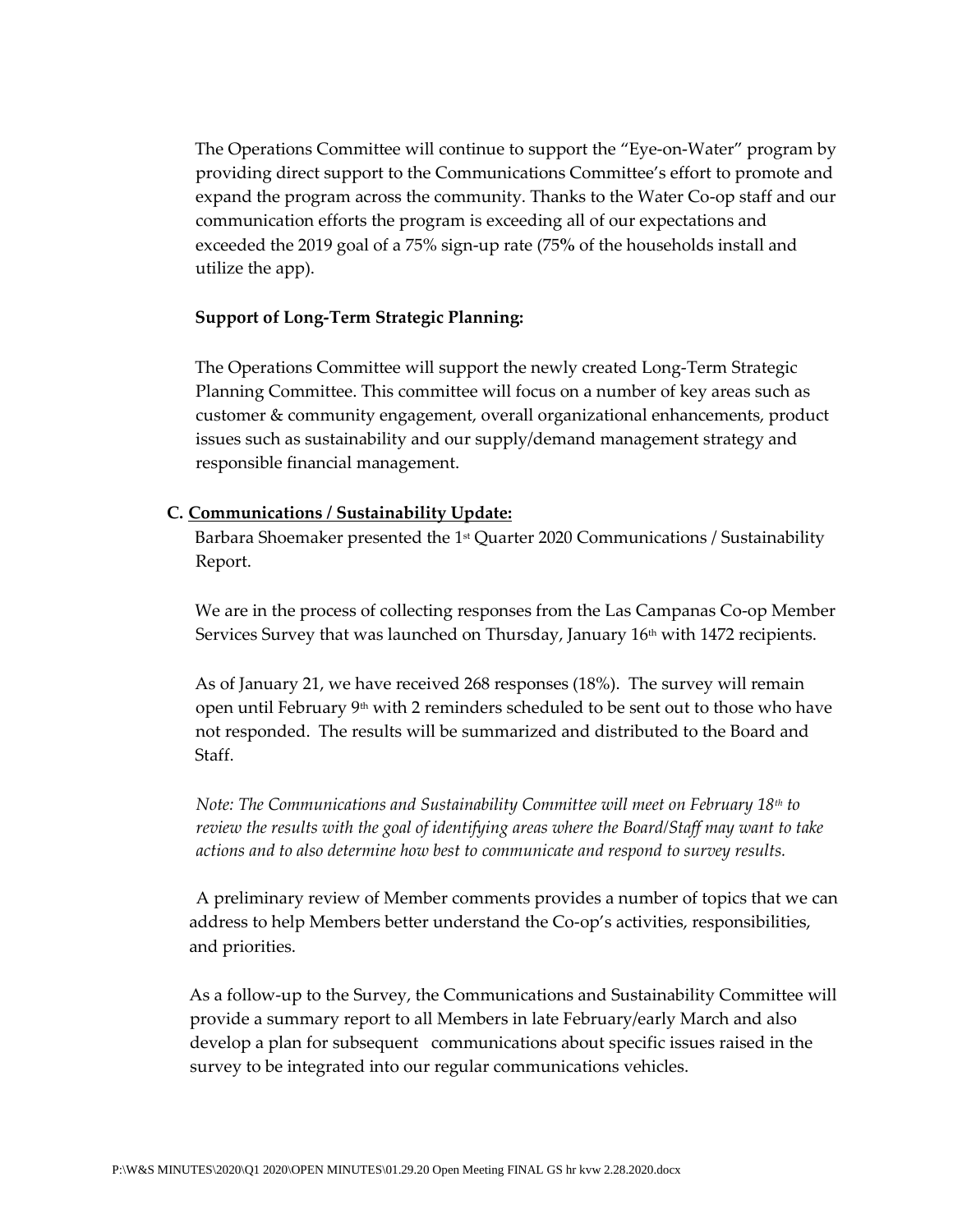As part of our continued efforts to encourage sustainable landscaping practices we have invited Tracy Neal to offer two classes (the same class each time) for our members. The classes are scheduled for March 11 and April  $15<sup>th</sup>$  from 1-3pm at the Aldea Community Center. We will notify the community and request sign-ups beginning in February.

Eye on Water continues to be successfully implemented and its usage adopted by 75% of our residents. Staff will continue to address specific challenges with connectivity to the system and will also continue to follow up with Members who have yet to sign up for the Eye on Water app.

As part of our continued efforts to highlight the value of this program, we will include an article in our upcoming Sustainability newsletter that will share the impact of Eye on Water through examples of specific "success stories" contributed by Members. We will also identify ways to effectively conserve on indoor water usage.

## **D. Financial Reporting:** *As*

*of December 31, 2019* 

Ginny Selvin presented the December 31, 2019 Financial Statement. As of December 31, 2019, the Cooperative remains in very good standing and has a total cash position of \$6.4m. New Mexico Bank & Trust balances total \$263k.

The Vanguard Money Market account fund for the excess operating cash balance is \$1.05m, an increase of \$1k from November.

The Vanguard Reserve balance is \$5.087m, a decrease of \$11k from November.

The Accounts Receivable balance is \$201k and includes a balance of \$500 of Members delinquent over 60 days, as well as a balance of \$200 of Members delinquent over 90 days.

The Fixed Asset balance is \$14.6m with December purchases totaling \$11k for the Pond Liner Project.

The Accounts Payable balance is \$37k. All vendor accounts payable are current.